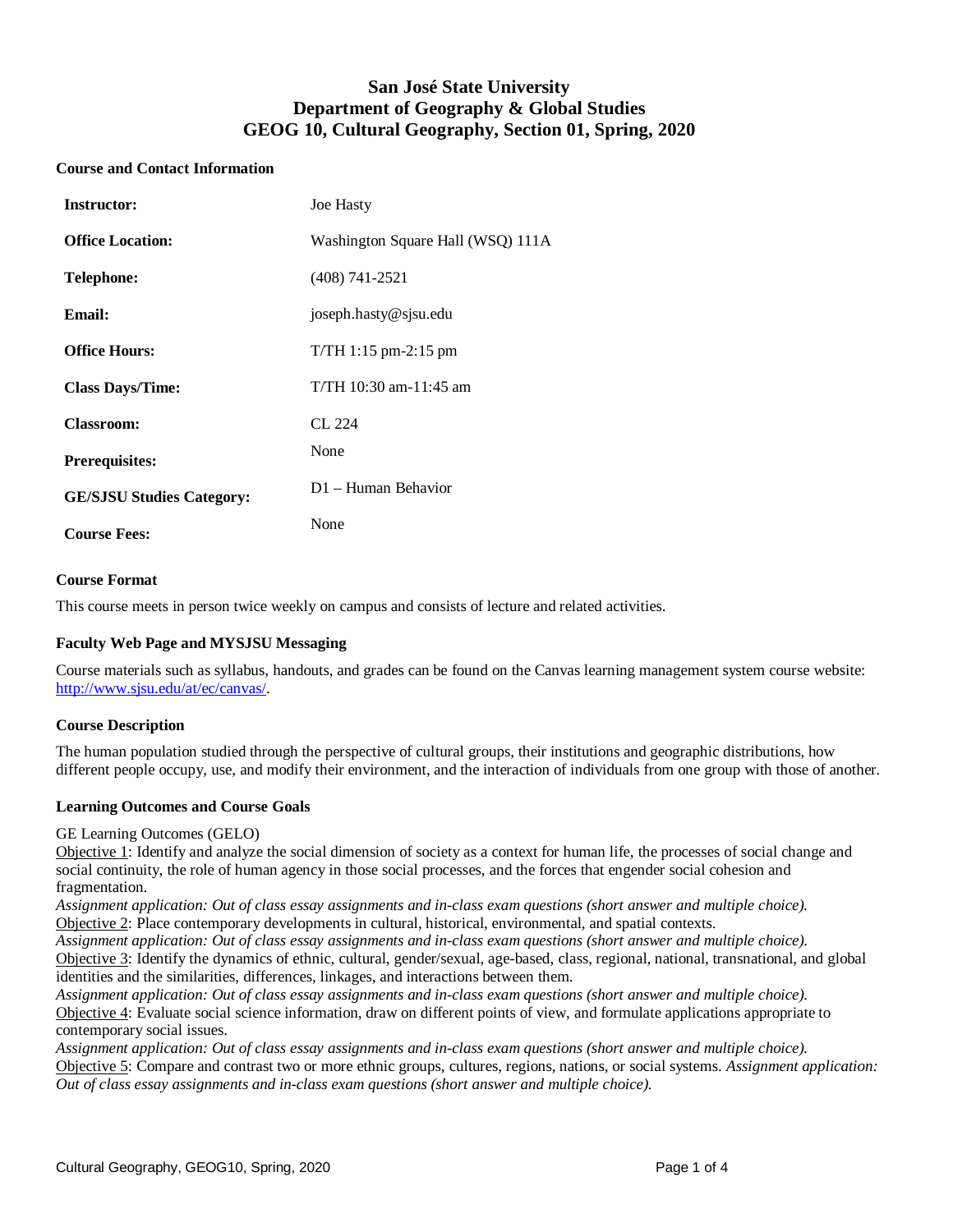## **Required Texts/Readings**

**Title: The Cultural Landscape: An Introduction to Human Geography Author: James Rubenstein ISBN-13: 978-0134206233 Edition: 12th Copyright: 2017**

#### **Course Requirements and Assignments**

SJSU classes are designed such that in order to be successful, it is expected that students will spend a minimum of forty-five hours for each unit of credit (normally three hours per unit per week), including preparing for class, participating in course activities, completing assignments, and so on. More details about student workload can be found in [University Policy S12-3](http://www.sjsu.edu/senate/docs/S12-3.pdf) at http://www.sjsu.edu/senate/docs/S12-3.pdf.

#### **Grading Policy**

| Assignments (15)                    | 300 points  |
|-------------------------------------|-------------|
| Map Quizzes (6)                     | 200 points  |
| Midterm Exam                        | 200 points  |
| Final Exam (not cumulative)         | 200 points  |
| <b>Class Participation</b>          | 100 points  |
| Research Assignments (2) - OPTIONAL | 100 points  |
| <b>Total points available</b>       | 1100 points |
| <b>Total course points</b>          | 1000 points |

| Percentage       | <b>Total Points</b> | <b>Letter Grade</b> |
|------------------|---------------------|---------------------|
| 95-100%          | 950-500             | A                   |
| 90-94%           | 900-949             | $A -$               |
| 87-89 %          | 870-899             | $B+$                |
| 83-86%           | 830-869             | B                   |
| 80-82%           | 800-829             | $\bf{B}$            |
| 77-79 %          | 770-799             | $C+$                |
| 73-76%           | 730-769             | C                   |
| 70-72%           | 700-729             | $C-$                |
| 65-69%           | 650-699             | $D+$                |
| 60-64%           | 600-649             | D                   |
| Less than $60\%$ | Less than 600       | F                   |

#### **Classroom Protocol**

Attendance: Roll will be taken most days and will factor into participation grade. Habitual absences may result in expulsion from the course.

Tardiness: Please arrive on time and stay until dismissed. This will factor into participation points.

Cell Phone: Please silence and stow cell phones during class. Phone usage during class will result in expulsion from class session and will be reflected in class participation points.

Laptop: Laptops are acceptable during class TO TAKE NOTES ONLY. Any other use will result in expulsion from the class session and will be reflected in class participation points.

Class Interaction: Please participate in classroom discussions with relevant, thoughtful, and respectful perspectives. This will be reflected in class participation points.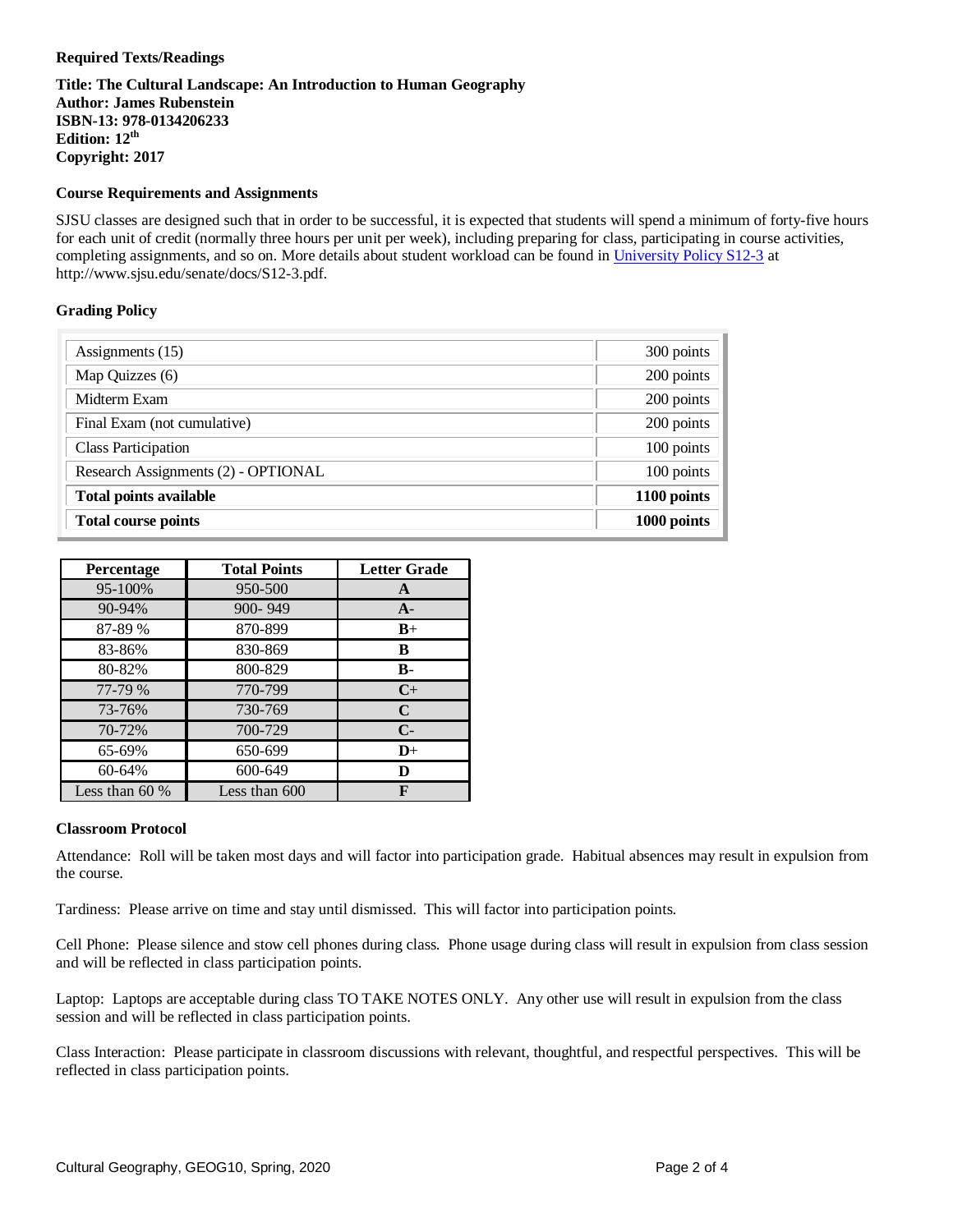#### **Assignments**

There will be 15 unit assignments. They are worth 20 points each (300 points total). They will vary in format, but will primarily consist of short essay questions. All submissions must be typed. Late work will be accepted for ½ credit.

## **Map Quizzes**

There will be 5 map quizzes. They are worth 40 points each (200 points total). They will consist of properly locating geographic locations in various world regions. Make-ups will only be given under extenuating circumstances and may vary in format.

## **Midterm Exam**

There will be one midterm exam. It will be worth 200 points  $(20%)$  of your final grade and will occur roughly  $\frac{1}{2}$  of the way through the semester. The format will include true/false, multiple choice, and short answer questions. The short answer questions will be distributed one week prior to the exam. Make-ups will only be given under extenuating circumstances and may vary in format.

### **Final Exam**

The final exam is worth 20% of your final grade. It will follow the same format as the midterm exam and will not be cumulative. It will only cover the second half of the course. There are no make-ups.

#### **Research Assignments**

There will be two optional research projects. One will be due before the midterm exam and the other will be due before the final exam. These will typically require a variety of steps including (1) data gathering, (2) data visualization, (3) data interpretation, and (4) final analysis. These are designed to give students who want to push themselves further an opportunity to do so. This motivation can come from a variety of reasons including a drive to earn an excellent grade, poor performance quizzes or exams, or the desire to explore more about the content of the course or interest in the major. Late assignments will be accepted for ½ credit.

#### **Class Participation:**

Class participation is worth 100 points (10%) of your final grade will be evaluated on several criteria. These include attendance, class discussions, group work, and any other class activities.

#### **University Policies**

Per University Policy S16-9, university-wide policy information relevant to all courses, such as academic integrity, accommodations, etc. will be available on Office of Graduate and Undergraduate Programs[' Syllabus Information](http://www.sjsu.edu/gup/syllabusinfo/) web page at http://www.sjsu.edu/gup/syllabusinfo/"